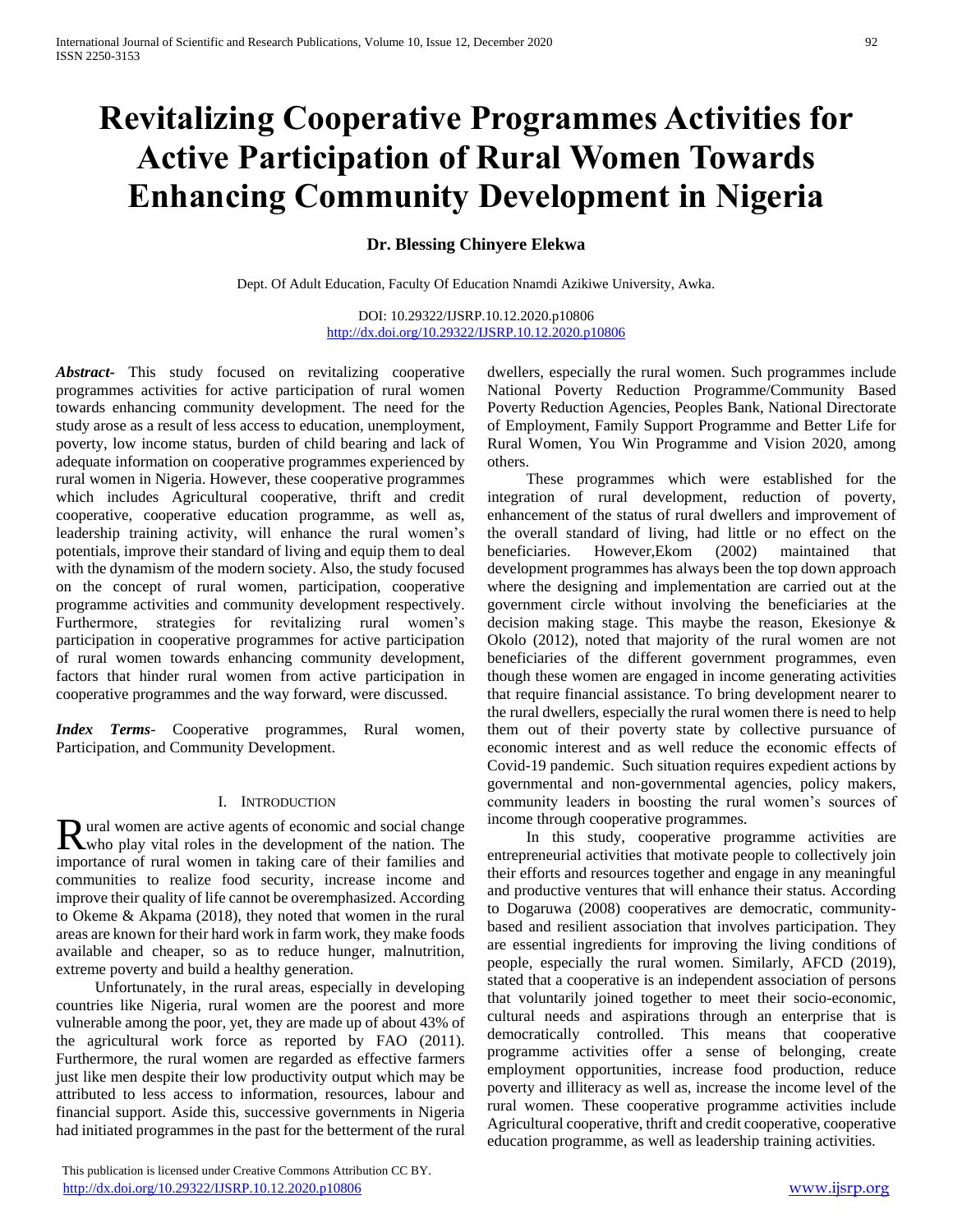Regrettably, Maleko & Msuya (2015) noted that, these cooperative programme activities have not been given the required attention they deserve in the community in reducing the scourge of poverty among the poor rural women. Perhaps, it may be due to the fact that these rural women do not seem to appreciate these cooperative opportunities open to them and that makes them to have little or no interest in these cooperative programmes (Ikonne & Duru, 2015). In order to sustain their interest on cooperative programme activities, these rural women should have access to relevant, timely information and knowledge about cooperative programmes and resources that can assist them to participate actively and contribute meaningfully to the general development of the society. When these rural women participate actively in cooperative programme activities, their socio-economic life will change and opportunities for self-accomplishment, economic growth, modification of public opinion about them and more especially their total wellbeing will be enhanced (Uhegbu, Unagha and Amaechi 2017).

 Participation of women as observed by Deji (2007) is inevitably significant to the success and sustainability of community development programmes, because they are the majority of the workforce in the rural areas. This shows that participation, not only empowers women, but also brings development and growth. In this regard, Organization of Economic Cooperation and Development (2012) stated that strengthening the rural women's ability to participate in work force is seen as a means of challenging scourge of poverty and issues of economic sustainability. Sustainable economic development and growth in any nation can be achieved through rural transformation and empowerment of rural dwellers, especially the rural women. It is important to note that active participation of rural women in cooperative programme activities is a driving force that brings women together, so as to improve their quality of life and enhance community development (Ekong,2013).

 In this paper, community development is a process that involves community members participating actively in their own affairs, and enabling them to contribute meaningfully in the cultural, political and socio-economic growth of their communities. Hence, the rural women's active participation in cooperative programme activities empower them to fit into the dynamism of the modern society. Therefore, the view of this paper focuses on the revitalization of cooperative programme activities through active participation of rural women for self accomplishment and satisfaction towards enhancing community development. For better understanding and clarification of the subject of this discourse, efforts were made to get the views of scholars on the main concepts of this paper.

## II. COMMUNITY DEVELOPMENT

 Community development is a combination of two distinct variables, 'Community' and 'Development'. Primarily, a community is an association of individuals who live in a locality and are guided by norms, religion, values, customs, identity and mutual interest. It is this mutual interest that binds people of the same group to share a common geographical area. Tonnies as cited in Mondal (n.d) viewed community as a normal living social group where people are bound together with a mutual relationship

 This publication is licensed under Creative Commons Attribution CC BY. <http://dx.doi.org/10.29322/IJSRP.10.12.2020.p10806> [www.ijsrp.org](http://ijsrp.org/)

generated through daily contacts within the comprehensive scope of human activities. Medina (2018) posited that a community is a group of people that lives in the same place, sharing certain attitudes and interest in common.

 From the point of view of Frazer (2000), a community is a set of values that brings elements of solidarity, commitment, mutuality, self-help, communality and trust among the people. Community as a concept can be approached in terms of its descriptive category or as a set of variables.

# These variables include:

 1. Community as a place: According to Ramsey & Beesley (2007), Territorial or place community is a community of people who are held together because of their common locality or place of work or where they spend most of their time.

 2. Community as an interest: According to Henri & Pudelko (2003), a community of interest is a community of people who come together for a common interest and share a common characteristics.

 3. Community as a communion: This means a community that share the same ideology, have a sense of attachment to a particular place or group,without actually residing in a particular area. Such include the religions communities, education communities among others. This implies that community is defined in terms of common interest, belongings, attachments and affiliation of community members. This entails that communities can be urban, suburban and rural respectively.

 In this study, community is defined as a group of people who resides in a given locality with common identity, interests, norms, cultural traits and willingly pursuing a common goal for the development of their community.

 Development means an improvement in the quality of life through conscious process. It is associated with growth, progress, positive change, empowerment, betterment and capacity building. According to Israel (2018), development is a procedure that creates growth, progress, social, economic, physical, environmental and positive change. This positive change removes inequality, poverty and increase the material welfare of the people through access to education, health and housing. In this regard, there is need to allow necessary changes to take place, so that people could have the amenities and facilities they deserve. The more people develop themselves, the more they would become instrument for further changes. Therefore, development in the context of this study, is a continuous process whereby resources both human and material are utilized for the purpose of community development.

 Community development is believed to be a major strategy for rapid development, particularly at the grass root level. In other words, it embraces all efforts towards the advancement of community interest and growth, thus enabling one to contribute significantly to material progress. Hence, the importance of community development in the growth of any nation cannot be over-emphasized.

 The United Nations (2014) defines community development as, "a process where community members gather to take collective action and generate solutions to common problems". In the same vein, Kularatne cited in UKEssays (2017), defines community development as improving the living standard of people and expanding their abilities to make their own futures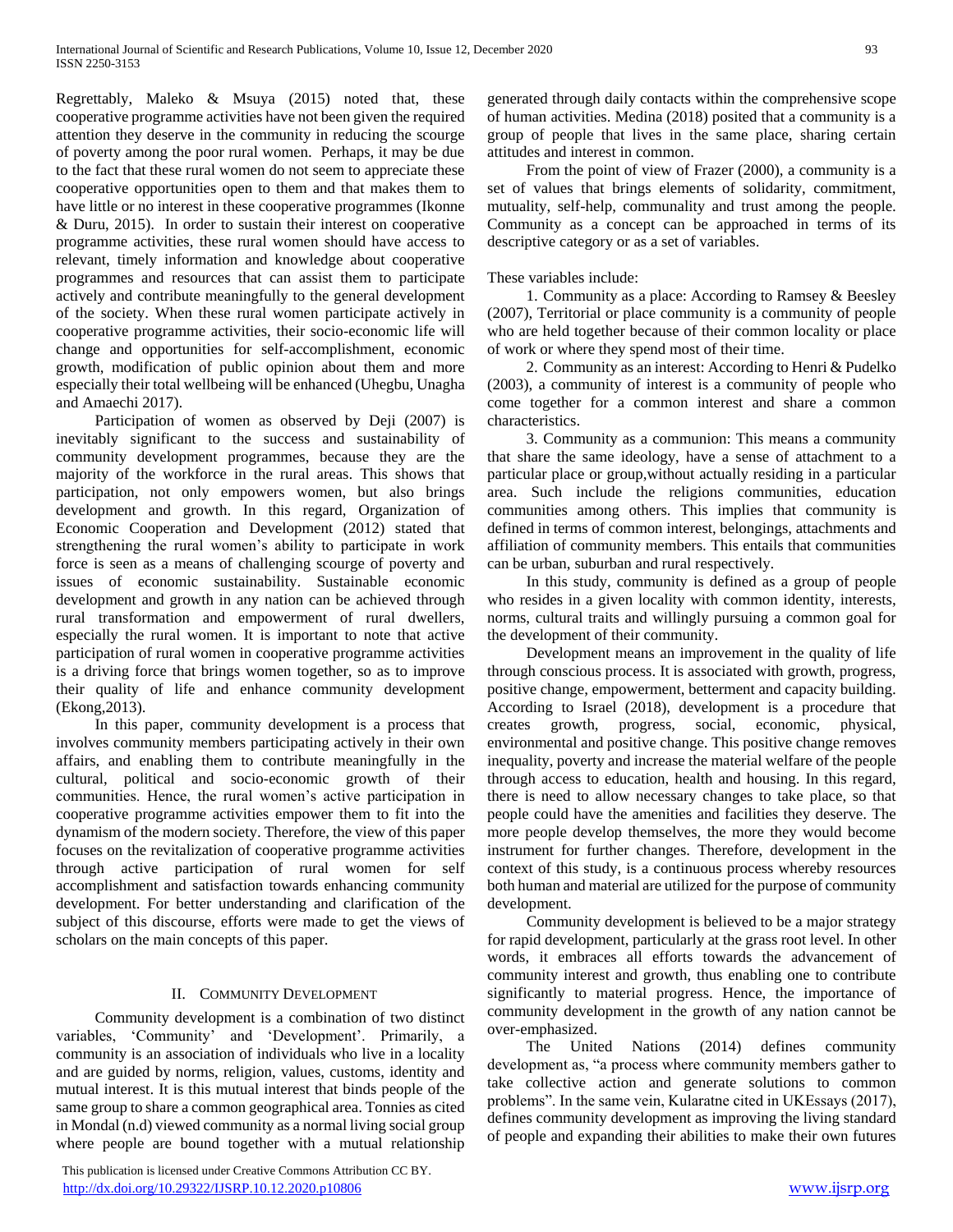through enhancing their welfare. This implies that community development produces a feeling of acceptance and open more potentials for individuals to develop as a team. In another dimension, SCDC (2019), views community development as a way of guiding people to take measures on issues that concerns them. This shows that community development is rooted in the belief that all people should have access to health, well being, justice and opportunity.

 Furthermore, Owamalam (2010) enumerated the objectives of community development to include:

- Enhancement of life at the local level through resources (human and material).
- To spread an even living condition in the community in other to avoid neglect of any aspect of living.
- To bring about innovation in the physical and human processes of change.
- To reduce unemployment and abject poverty, provide governmental services and use any creative, technical and accessible assistance outside the community.
- To aim at agricultural development and extension, health programmes & disease control, rural industrial disinfection, rural education planning and planning for rural funds, development of communication and other recreation facilities. It is necessary to point out that community development in this context empowers the rural dwellers, especially the rural women.

 Rural women who engage in subsistence farming, petty trading, artisans crafts seem to be voiceless in their communities. They are usually illiterates and lack access to formal education, finance and infrastructural facilities as observed by (Alosede cited in Ugwunnadi,2014). These barriers make these rural women to contribute insignificantly to decisions that affect their lives and future. Amadi (2017) noted that the goals of National Policy on Women (2000), National Gender Policy (2006) and National Gender Policy Strategic Implementation Plan (2008) is aimed at empowering men and women and achieving gender equality that will eventually lead to development and elimination of poverty. Yet, these women still wallow in abject poverty and ignorance which affects their political status. Regrettably, Kumar (2018), noted that women are still faced with challenges in their political participation worldwide in this  $21<sup>st</sup>$  century. This shows that women are under-represented and removed at the decision-making levels. Hence, there is urgent need to involve women at the decision-making stage, as it will improve their status, through active participation in cooperative programmes activities.

 The essence of participation is exercising voice and choice. When people participate actively in their own affairs, it leads to empowerment, self reliance, economic sustainability and development of leadership skills. Thus, participation of rural women in cooperative programmes involve self help, democracy and equity. According to Cleaveir (2001), participation is a process during which individuals, groups and organizations are given the opportunity to become actively involved in programmes of development. Jamadar (2018) stated that participation is the extent through which beneficiaries were involved in information sharing, negotiation, discussion, decision makings and initiating actions in the programme activities. In line with the notion of

 This publication is licensed under Creative Commons Attribution CC BY. <http://dx.doi.org/10.29322/IJSRP.10.12.2020.p10806> [www.ijsrp.org](http://ijsrp.org/)

Jamadar, Osuji (as cited in Adekola, 2010), stressing on the components of participation noted that sharing of decision making, its execution, monitoring and appraisal of the needs identification of programmes revives and optimizes the benefits of rural women in their involvement of the programme activities. In other words, participation has a lot of benefits to the participants. As a vital factor, benefits are the main criterion for the recipients of the programme. Once the recipients start receiving benefits from the programme, the participation in the activities becomes enhanced.

# **Strategies For Revitalizing Cooperative Programmes For Active Participation Of Rural Women Towards Enhancing Community Development.**

 The following strategies can be utilized in revitalizing cooperative programmes for active participation of rural women towards enhancing community development.

- a) **Agricultural Cooperative Programme Activities:-** The usefulness and importance of agricultural cooperatives cannot be overemphasized. Akinwumi and Abdulahi (2000), observed that rural women formed the highest membership in agricultural cooperatives in Nigeria, because they are virtually found in every village in all the rural communities. Although, agriculture is the backbone of rural economy of every nation, it is mostly carried out by rural women ranging from raising small scale livestock such as goats, sheep, poultry, growing of economic trees, fruits & vegetables. Other activities include rice farming, cassava processing, oil palm processing and palm kernel oil extraction, among others. All these activities are geared towards increased food production, its availability and affordability. Okeme and Akpama (2018), opined that rural women are known for their hard work, they make foods available and cheaper in order to reduce hunger, malnutrition, extreme poverty and build a healthy generation. Agricultural cooperative as an economic enterprise empowers the rural women so that they can be able to buy improved seedlings, new farm implement, pesticides and fertilizers at reduced prices. Moreso, rural women who belong to agricultural cooperatives are taught by agricultural extension workers on new improved methods of farming, in order to get them acquainted with knowledge of plant pests and disease control, new method of fertilizer application for soil fertility so as to boost their crop yield. All these improved methods of farming will enhance the rural women's production for both subsistence and commercial use. Also, the agricultural cooperative programme creates employment opportunities for women, men and the youths in the rural areas. This will increase their income level, enhance their status and reduce poverty.
- b) **Thrift and credit cooperative programme activities:-** Is an entrepreneurial activity that can be carried out in all sectors of the economy. Its members include small scale farmers, traders, craftsmen and women, workers of the same occupation and market women. Adekunle and Henson (2007), observed that thrift and credit cooperative programme activities mobilize local savings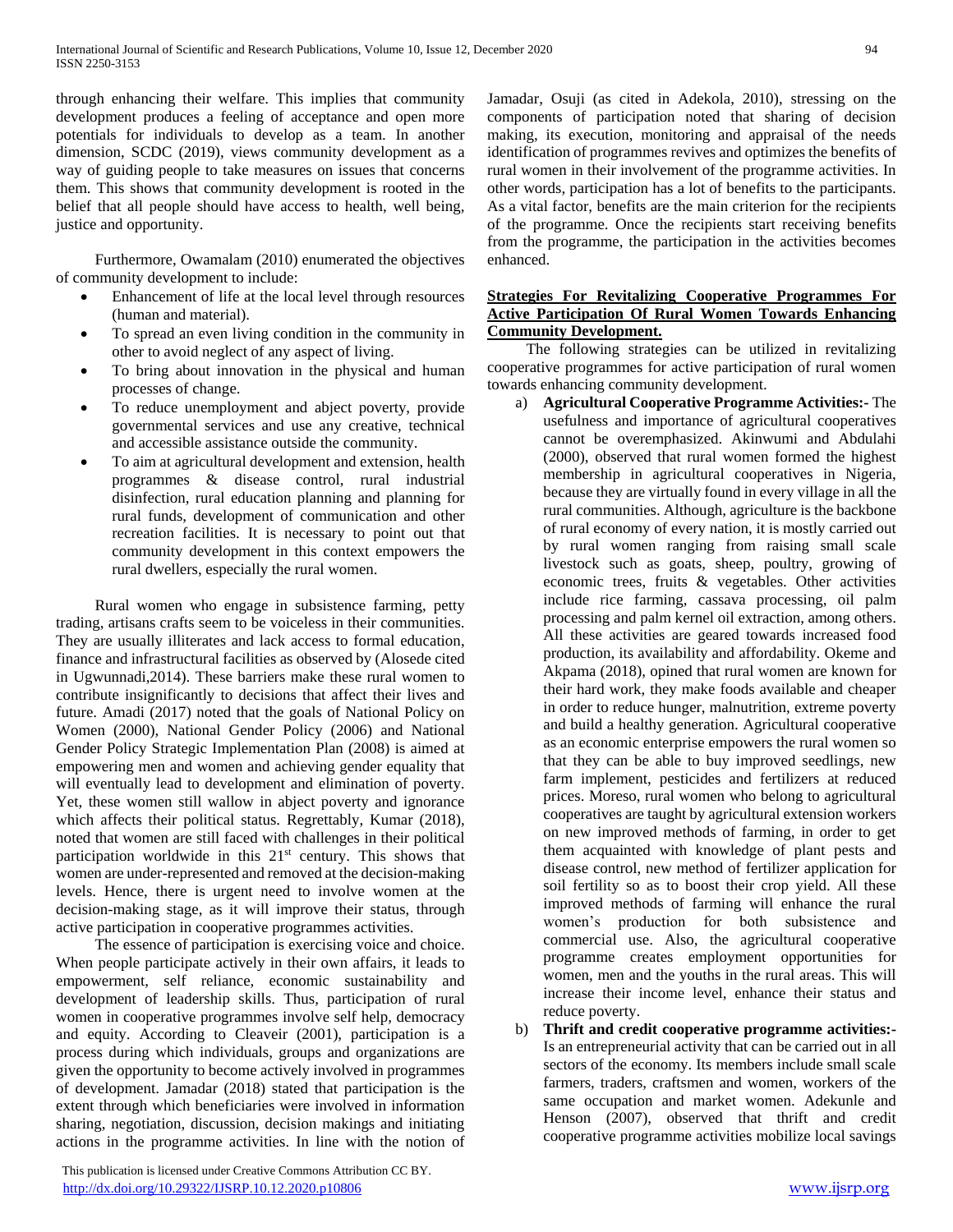and administer credit to members. Otto & Ukpere (2011), noted that thrift & credit cooperative is one of the distinct cooperatives that are known globally especially in Nigeria, because it mobilizes local savings and enhances the income generating activities of the rural women. As a cooperative programme activity that creates employment opportunities particularly in the rural communities, Akereke and Adekunmbi (2017) observed that thrift and credit allows disadvantaged groups to be organized for social and economic benefits. Such socioeconomic benefits will enhance their economic activities, thereby making them to become self-reliant, selfesteemed and economic independence.

- c) **Cooperative education programme activities:-** In this study, cooperative education programmes can be defined as a purposeful effort that is aimed at imparting quality education and training to rural women in order to reposition and enhance their knowledge, skills and competencies. This means that, quality education and training offers a relaxed environment for capacity building in conjunction with literacy, vocational, entrepreneurial and life skills. Literacy, vocational, entrepreneurial and life skills are embedded in cooperative education. According to Uchendu (2002), cooperative education aims at organizing literacy programmes, developing skills through organized vocational training and developing leadership qualities among members. This implies that through cooperative education, members will understand the principles of cooperatives which will enable them to solve their social and economic challenges in order to become selfreliance. The cooperative principles include among others, establishment of learning/training centres, teaching using interactive skills, providing equal opportunities for participants and exchanging of ideas among participants in cooperative education programmes. Tchami (2007), observed that cooperative education is a set of practices and methods that are used to make members to be aware of these aforementioned cooperative principles and its usefulness. To increase participants awareness on cooperative issues and community matters, they need to be equipped with appropriate skills and competencies that will help in problem solving, leadership and self-management skills. Acquisition of these skills will boost the rural women's confidence, knowledge and as well make them function better in the society. In other words, cooperative education programme activities can strengthen the capabilities of disadvantaged groups in the community, because it will enable them improve themselves, their families and the community at large. Thus, Cooperative education programme activities if well designed and implemented, will be a potential vehicle for rural development and transformation.
- d) **Cooperative leadership training**:- This is a cooperative programme activities that is geared towards empowering the women for effective leadership in decision-making.

Ebonyi and Jimoh (2002),noted that every cooperative programme depends on its leadership style. This implies that training of both members and executives will enhance the progress of the cooperatives. Such training which includes in-service training, workshops and seminars is geared towards enhancing their leadership and management skills, learning how to communicate clearly, so as to make decisions that will motivate, inspire, show respect for loyalty and trust in the subordinates (Gill,2005). In line with this view, D'Souza (2005) noted that cooperative leadership training prepares and equips women in effective leadership training and decision-making techniques. Thus, cooperative leadership training empowers the rural women and enables them to be politically active. Unfortunately, gender bias, socio-cultural, political, discrimination and other challenges have prevented majority of women from participating in community development planning and decision-making process. These discriminations and other challenges persisting in most parts of the world as observed by ILO (2005), has caused the unsatisfactory representation and participation of women in cooperative leadership.

# III. CHALLENGES THAT HINDER RURAL WOMEN FROM PARTICIPATING IN COOPERATIVE PROGRAMME ACTIVITIES TOWARDS ENHANCING COMMUNITY DEVELOPMENT.

 The challenges facing effective women's participation in cooperative programme activities in the rural areas are as follows: Insufficiency of funds, less access to education and training, Lack of knowledge and sensitization and Existence of some cultural practices.

 Firstly, insufficiency of funds limits the rural women's active participation in cooperative programmes. This is because the rural women in the rural areas are the poorest, voiceless and lack certain material possessions, as well as finance. Due to poverty and lack of unemployment opportunities, these women engage in low income generating activities. These low income generating activities cannot assist them to acquire the basic goods and services that can sustain them and their families. Hence, insufficiency of funds experienced by these women weaken their capabilities and opportunities to improve their quality of life and that of their families. This lack of funds experienced by these rural women has always been reported in various works by researchers as a barrier to rural projects (Aremu 2004, Ekong 2007, Ndifon 2012).

 Another challenge faced by the rural women is less access to quality education and training. This has been identified as a key barrier to rural women's advancement in cooperative programme. According to Anania & Rwekaza (2018), the practice has always been the exclusion of members in most of the opportunities for cooperative education and training; while the leadership and management are given priorities in most cases. On the other hand, the education and training for the members are done haphazardly with no formal modalities. In addition, problems of ignorance, illiteracy, poverty, poor communication network, poor sensitization and lack of self-confidence among the rural women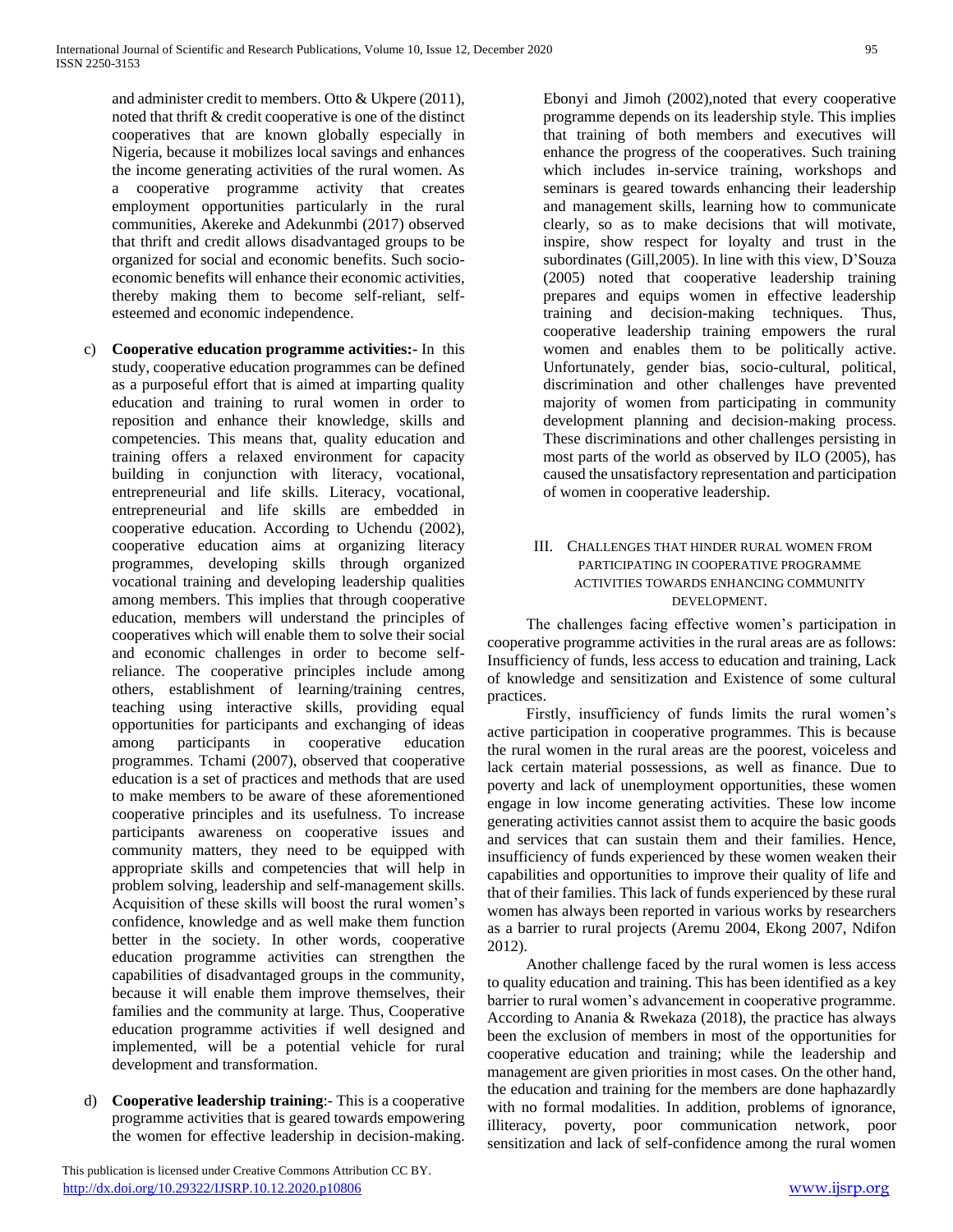have contributed to their low participation in cooperative programme activities. This may be attributed to lack of access to suitable information services as observed by (Zaid & Popoola, 2010, Kamba, 2011 and Ugwunnadi, 2014).

 Furthermore, low managerial skills among the leadership and lack of commitments by members who defaulted in loan repayment indicates insincerity and dishonesty. This is seen as a barrier to cooperative programmes which may cause uproar among the members (Gbadeyan, 2000).

 Moreso, the existence of some cultural practices denies women their rights to land ownership and inheritance, access to credit facilities and human rights (Nwaura, 2014). Also, Okechukwu & Ugwumba (2016) observed that family responsibilities and the existence of some cultural practices which demand that a married woman seek prior consent of the husband before joining any form of association have placed a major constraint to rural women's participation in cooperative activities.

## IV. THE WAY FORWARD

 To ensure active participation of rural women in cooperative programmes, there is need for extensive public sensitization and enlightenment campaigns, using any traditional media, such as the town criers, town union meetings and village meetings, as vital sources of information. Other valuable sources of information are audio-visual and interpersonal communication which include mass media, radio, television, recorded audio, video programmes, age grade associations, associations of trade, churches, agricultural extension workers and any other creative means that can be used equally in exchange of information among the rural women in the rural communities in Nigeria.

 Also, community outreach programmes should be organized by Community Based Organizations, Faith-Based Organizations, Non-Governmental Organizations and Government Agencies through cooperative education programme activities to reduce problems of illiteracy and ignorance. This will enhance the rural women's knowledge, skills and information utilization capacity. Relevant information dissemination will equally enhance the socio-economic and political status of the rural women's active participation in cooperative programmes.

 To ensure continuity and expansion on the cooperative skills, cooperative education and training should be learnercentered, that is education and training should be based on the members, because they are leaders-in-making. In addition, leadership and management of cooperatives should not take decisions at the top without consulting the members for review. This implies that transformation in structure is very important for meaningful and productive cooperative programmes in the communities.

 The progress or failure of any cooperative programmes depend on its leadership style. Every cooperative should take the training of its members staff and leaders very serious, so as to enhance their performances for the advancement of the cooperatives. This can be done through in-service training to orient and re-orient members, workshops and seminars for cooperative leaders, community leaders, market women leaders and other stakeholders in cooperative society matters. Such training is very necessary, as it is geared towards enhancing the knowledge of leaders on leadership and management skills of cooperative programmes

 Government at all levels especially during this Covid-19 pandemic, should support the cooperative programmes by mobilizing to provide relief to rural women. This will encourage them to do more in community based poverty alleviation programmes. Community leaders should encourage more women to participate in this programme in other to increase economic activities at the rural level. Sequel to this, government, nongovernmental organizations and cooperate bodies should provide aids and financial assistance to reduce the problems of inadequate funds and small size loans.

More importantly, existing traditions that do not favour women, that is, the land and property ownership legislation and as well as inheritance should be revisited. Women should no longer be discriminated against in access to land, resources and human rights. This will enable these women to gain more control over life decisions that can improve their status, their families, health and economic independence.

 In recognition of the usefulness and importance of cooperative programmes in enhancing the status of rural dwellers, if well implemented and managed with sincere leadership, will take care of abject poverty, unemployment, problems of illiteracy, gender inequality, experienced among the rural women in the rural communities.

## V. CONCLUSION

 This paper has communicated the fact that rural women needs to be revitalized in cooperative programme activities towards enhancing community development. Thus, the usefulness and importance of cooperative programme activities for community development cannot be over emphasized. Undoubtedly, the rural women for whom the programme was meant for and their active participation in this programme will create employment opportunities, increase food production, reduce illiteracy and poverty levels and as well increase their income generating levels. As a productive venture, that offers a sense of belonging, the cooperative programme activities improve the living conditions of the rural women and equip them with appropriate skills and competencies that empowers them to fit into the dynamism of the modern society. Once this is achieved, not only will their status change, rural development and transformation will be enhanced, and maternal mortality rate, unemployment, abject poverty and diseases ravaging the rural women in the rural areas will be drastically reduced.

## **REFERENCES**

- [1] Adekunle & Henson (2007). The effect of cooperative thrift and credit societies on personal agency belief. A study of entrepreneurs in Osun State,Nigeria. Journal of Agricultural Research vol. 2 (12) pp 678-686.
- [2] Agricultural Fisheries and Conservative Department (2019). A simple guide to the formation and registration of cooperative societies and credit unions. Retrieved https://www.afcd.gov.hk>agr.sim.
- [3] Akerele, E.O & Adekumbi, S.A. (2017). Impacts of cooperative Thrift and facilities on members business output in Ogun State, Nigeria. Journal of Agricultural Research. Vol. 7 No. 3, 2018.